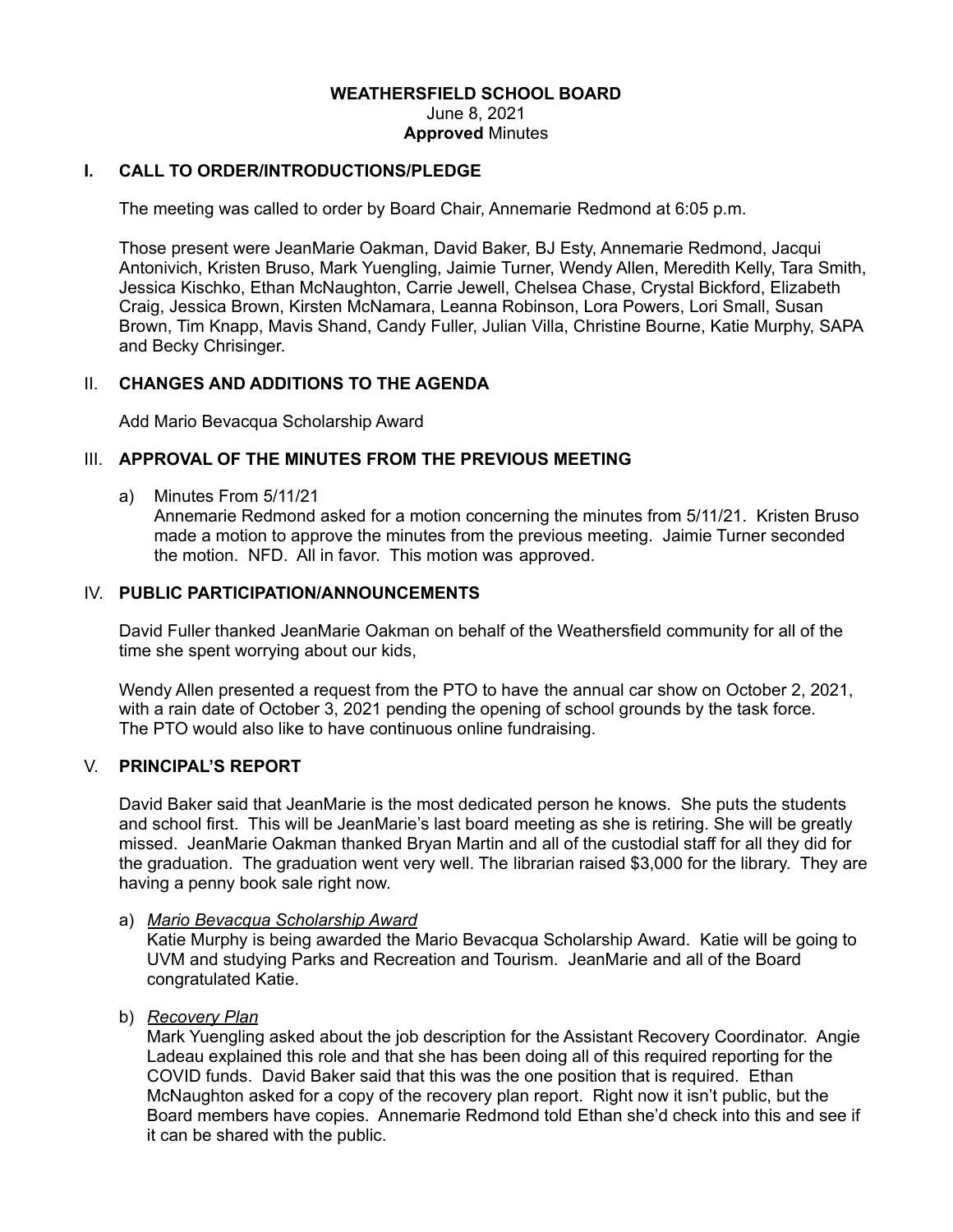### c) *Summer Academy*

Everyone was reminded that we had to cut summer school from our budget this year so we didn't have the option of having it here this summer. This decision was a hard decision and was made back in January/February. The SU is offering a summer school in Windsor for the entire SU. This program will be using some COVID funds. Jacqui Antonivich said she doesn't feel this program is inclusive, as it isn't reaching enough students. There was a large discussion on the cost and that was explained and discussed in detail. Katie Ahern and Angie Ladeau went over the numbers and what is driving the cost. The largest cost is personnel. There will be special education teachers, SLP's, BCBA's and a clinician. At this time, only 9 Weathersfield students are attending this program. It is hoped we can have our own summer school again next summer and can serve more Weathersfield students.

### d) *Sports Update*

Jessica Kischko said that Panther Pride Night went very well. They gave out snacks, drinks, certificates and t-shirts. Jessica went over survey results. Jessica proposes having fall sign ups be from 8/2-8/27. There was discussion and input from parents and Board members. It was decided to go ahead and open up registration now as some parents might sign up now. Parents also gave input about getting off a bus at home and having to be back at school for sports fairly soon afterwards. This led to a discussion about after school programs. JeanMarie feels there will be some kind of program. There was discussion about what time the school will open and if there could be some sort of supervision in the morning that will still work with the master contract. There were various ideas such as finding a way to still use a paraprofessional, having volunteers or people writing grants for programs to be done before school.

## D. *7th Grade Options/Staffing*

JeanMarie said Weathersfield was able to hire another middle school teacher using stimulus funds. After interviewing candidates, the committee recommended hiring Zachary O'Brien, who is a Weathersfield and Windsor graduate. He will be graduating from Johnson State.

We need a K-4 Math Interventionist due to a transfer of the present teacher to a classroom teacher.

Candidates were interviewed for the regular education paraprofessional opening and the recommendation is to hire Crystal Surrell. Crystal has worked in Bellows Falls for eight years.

## VI. **SUPERINTENDENT REPORT**

David said his favorite part of his job is going around to the graduations in each town in the SU. We will find out later about COVID restrictions for the next school year. David thinks we will have a fairly normal day,

## VII. **ITEMS FOR DISCUSSION**

#### *a) Legislative Report - John Arrison*

John Arrison said that 45 bills were introduced from the Education Committee. Of those bills, 11 made it out of the committee. John Arrison went over several bills.

- 1) H 101 Literacy Bill The goal of this bill is to have competent readers by 4th grade.
- 2) Community Schools Bill The goal of this bill is to have schools wrap around the community. These funds have to be applied for and the most needy schools will be given funds for this program.
- 3) H426 School Assessment Bill All of the schools in the state will be toured and reviewed in regards to their building. This will give the state the tools to know if a school needs to be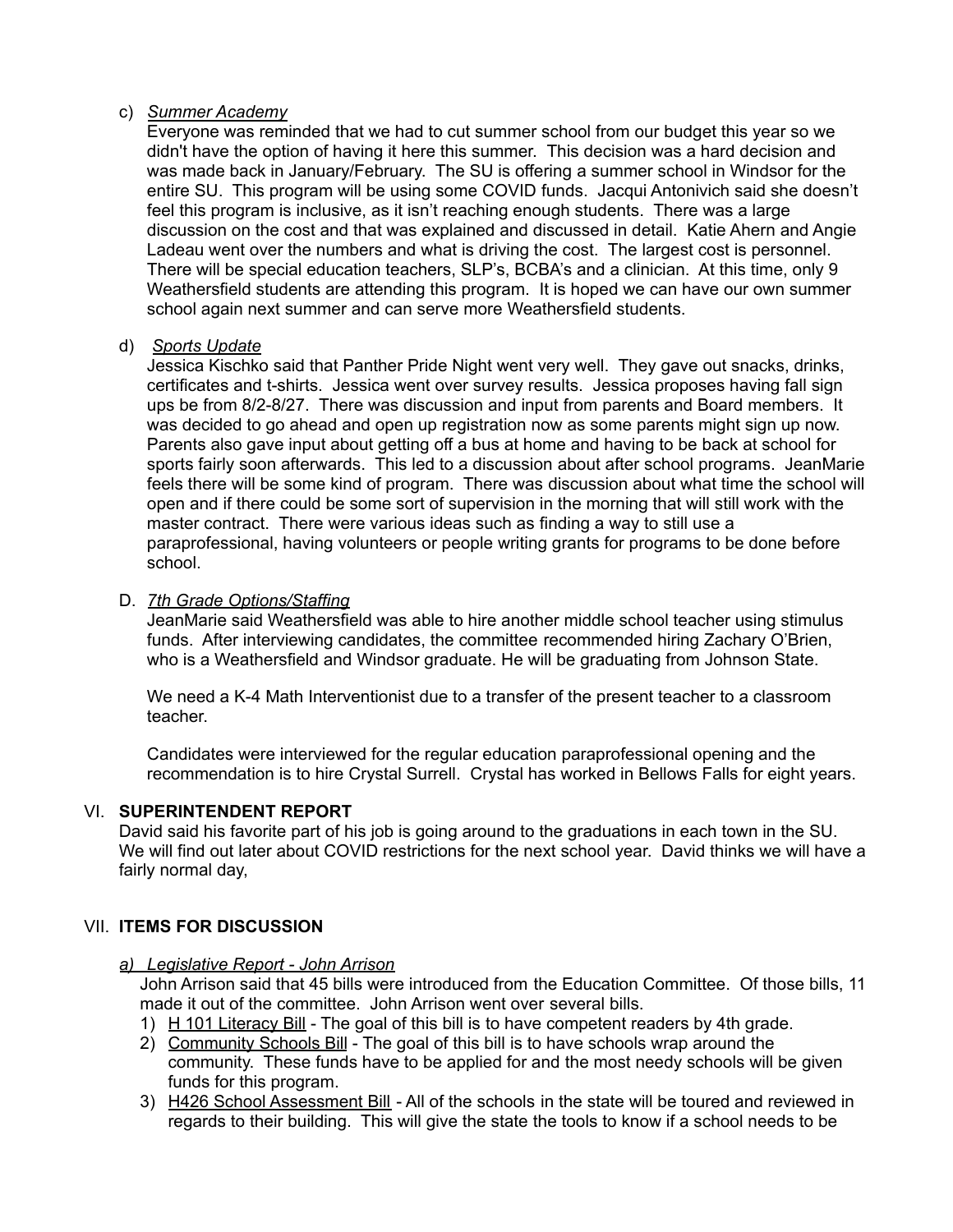rebuilt or just needs improvement. Our school is in good shape since we renovated and combined our two schools.

4) S100 H32 Uniform School Breakfast - This bill is around having free breakfast for all students.

There is going to be required radon testing in all schools. There will be other building requirements and inspections.

The state is looking at the possibility of sending money to religious schools in certain instances.

They are weighing the factors of how to make education equitable.

The AOE is aware that E-Finance is having severe problems.

b) *Recovery Plan*

David Baker said there was a lot of input and feedback at the last meeting in regards to the recovery funds. They also received feedback from others in the SU. It is good to know that across the SU, students hadn't lost as much educationally as expected.

The Recovery Plan needs to be in by mid June. Weathersfield has been given recovery funds for a third grade teacher, middle school teacher, intervention and increased after school program. Amendments can be made to the plan as we go along. One of the ways we've chosen to address needs is smaller classes. We have to continually report on data.

Jacqui Antonivich thanked the team for the changes.

#### c) *Scheduling and Restrictions*

People are feeling better about the scheduling. Decisions were made based on feedback from staff and there will be some added time at the end of the day. The school is going to take care of the time slot between 2:15-3:15.

There was a lot of discussion around after and before school coverage and various ways to support this need. Various suggestions were given such as writing grants and submitting to Hicks Nichols for a program in the morning for students, using volunteers and the possibility of using a paraprofessional as has been done in previous years and still honor the master contract. There was talk of sending out a form for parents to volunteer.

## VIII. **ITEMS FOR ACTION**

#### a) *PTO Car Show if possible*

Annemarie Redmond asked for a motion concerning the PTO fundraisers. Jacqui Antonivich made a motion to allow the PTO Car Show on Oct 2, 2021 or October 3, 2021 as a rain date as well as online fundraisers to help with their depleting funds. Mark Yuengling seconded this motion. NFD. All in favor. This motion was approved.

## b) *Paraprofessional - Crystal Surrell*

Annemarie Redmond asked for a motion concerning the hiring of Crystal Surrell. Jacqui Antonivich made a motion to approve the hiring of Crystal Surrell for the regular education paraprofessional in the upper grades who will be floating between sixth and seventh grades. Jaimie Turner seconded this motion. NFD. All in favor. This motion was approved.

#### c) *Zachary O'Brien - Middle School Teacher*

Annemarie Redmond asked for a motion concerning the hiring of Zachary O'Brien. Kristen Bruso made a motion to authorize the Superintendent to hire Zachary O'Brien pending AOE